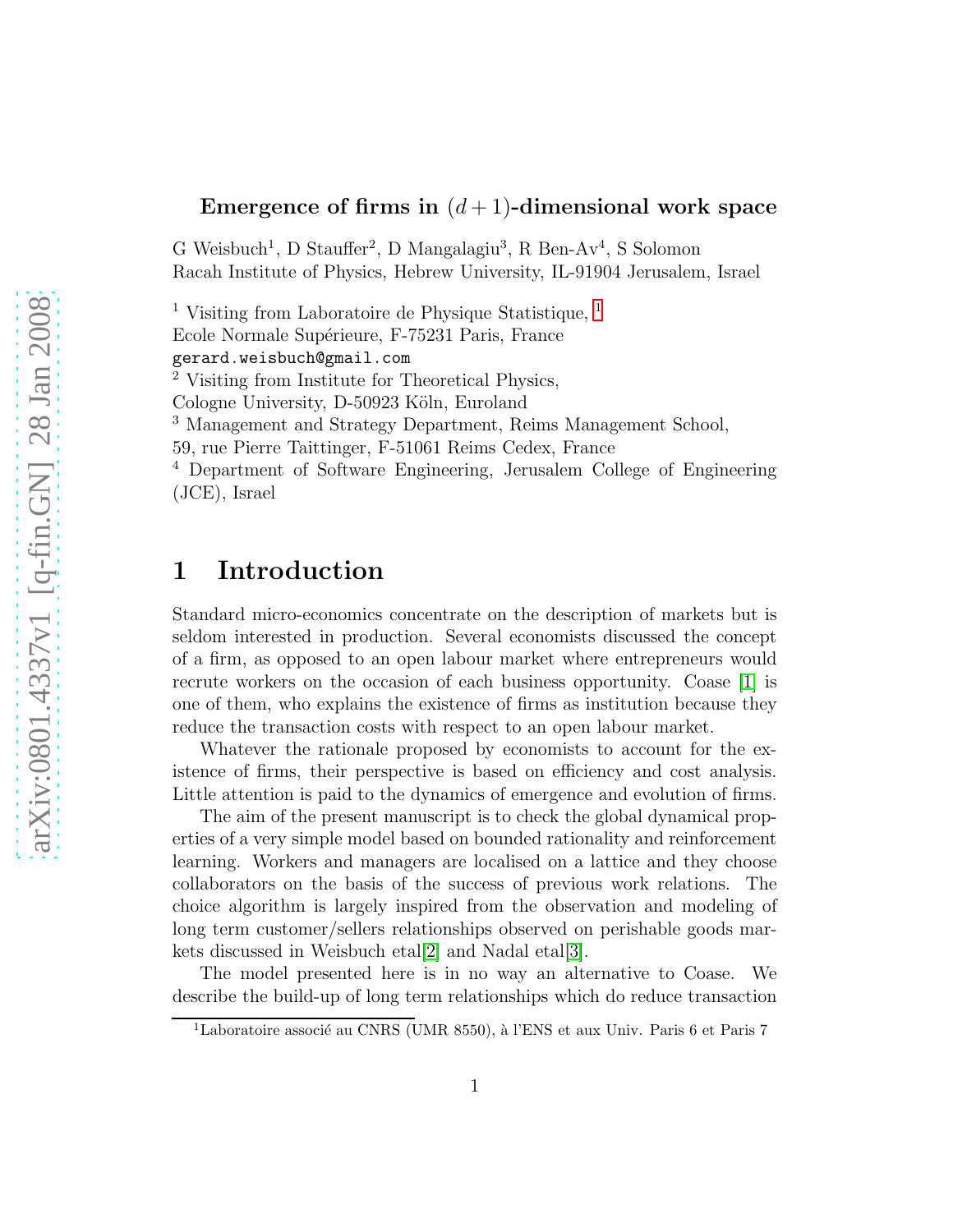costs, and we deduce the dynamical properties of networks built from our simple assumptions.

### 2 The model

### 2.1 The model

Let us imagine a production network of workers: we use the simplest structure of a lattice: at each node is localised a "worker" with a given production capacity of 1. Business opportunities of size Q randomly strike "entrepreneur" sites at the surface of the lattice.

The work load received by the entrepreneur is too large to be carried out by her: she then then distributes it randomly to her neighbours upstream; let us say that these neighbours are her nearest neighbours upstream. We postulate two mechanisms here: a probabilistic choice process according to preferences to different neighbours, and the upgrading of preferences by as a function of previous gains. The probability of choosing neighbour  $\dot{\eta}$  is given by the logit function:

$$
p_j = \exp(\beta J_j) / \sum_{k=1}^{nb} \exp(\beta J_k)
$$
 (1)

where the sum extends to all neighbours of the node. The preferences  $J_i$ are updated at each time step according to:

$$
J_j(t) = (1 - \gamma)J_j(t - 1) + q_j(t)
$$
\n(2)

where  $q_i(t)$  is the work load attributed to node j.

One time step corresponds to the distribution of work loads across the set of collaborators of the entrepreneur who received the work load.

A series of work loads strike the entrepreneur at successive time steps. We want to characterise the asymptotic structure generated by a large number of work loads presented in succession to the entrepreneur.

### 2.2 The algorithm

Workers are placed on a  $(d + 1)$ -dimensional hyper-cubic lattice of height  $L_z$ . Each hyper-plane  $line = 1, 2, ..., L_z$  is a lattice of linear dimension L with  $L^d$  sites and periodic (helical) boundary conditions. A workload  $Q$  is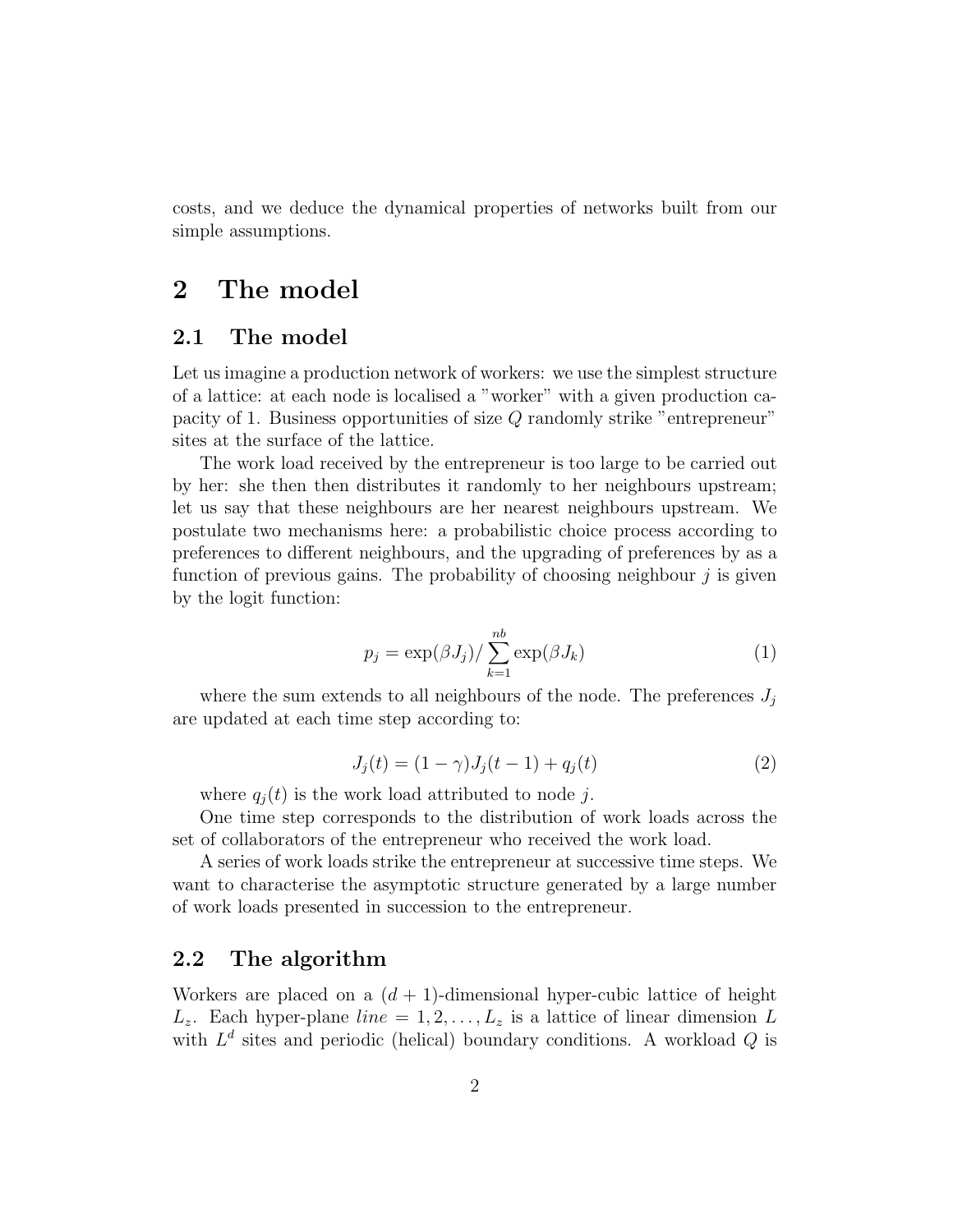distributed from the top level (hyper-plane)  $line = 1$  upstream, in steps from level *line* to level *line* + 1, until Q different workers (sites) i each have a local workload  $q_i = 1$ . All local workloads  $q_i$  are integers  $1, 2, \ldots, Q$ .

One iteration corresponds to the downward distribution of one workload and proceeds as follows: Initially all sites have workload zero. A new workload arrives at the central site of the top level. Thereafter, each site  $i$  on level *line* having a local workload  $q_i > 1$  distributes the surplus  $q_i - 1$  to its  $n_{nb} = 2d + 1$  nearest and next-nearest neighbours j on the lower level line + 1, in unit packets  $q_i \rightarrow q_i - 1$ . For this purpose it selects, again and again, randomly one such neighbour j and transfers to it with probability  $p$ , given by equation (1) one unit of workload, increasing by one unit the preference  $J_{ij}$  storing the history of work relations. After site i has distributed its workload in this way to the lower level of hierarchy and has only a remaining unit workload, the algorithm moves to the next site having a local workload bigger than unity. The whole iteration stops when the lowest level  $line = L<sub>z</sub>$  is reached or when no site has a local workload above unity. Then all workloads  $q_i$  are set back to zero, all stored preferences  $J$  are diminished by a factor  $1 - \gamma$ , and a new iteration starts, influenced by the past history stored in the preferences  $J_{ij}$ .

## 3 Simulation results

### 3.1 Equilibration

Fig.1 shows that for the chosen parameters some stationary equilibrium is obtained between the increase of sum of all  $J_{ij}$ , called the flow, due to new work, and the decrease of the flow due to the forgetting parameter. The depth of the load pattern in the lattice also increases and finally reach saturation as the flow. These dynamics are similar in lower  $(1+1)$  and higher  $(1+4)$ dimensions.

### 3.2 Snakes and blobs

According to  $\beta$ ,  $\gamma$  and load values, after many iterations two dynamical regimes are observed: a quasi-deterministic regime such that only one link out of  $2d + 1$  is systematically chosen resulting in a "snake" portion of the work pattern, and a random regime where all 3 links are used, resulting in a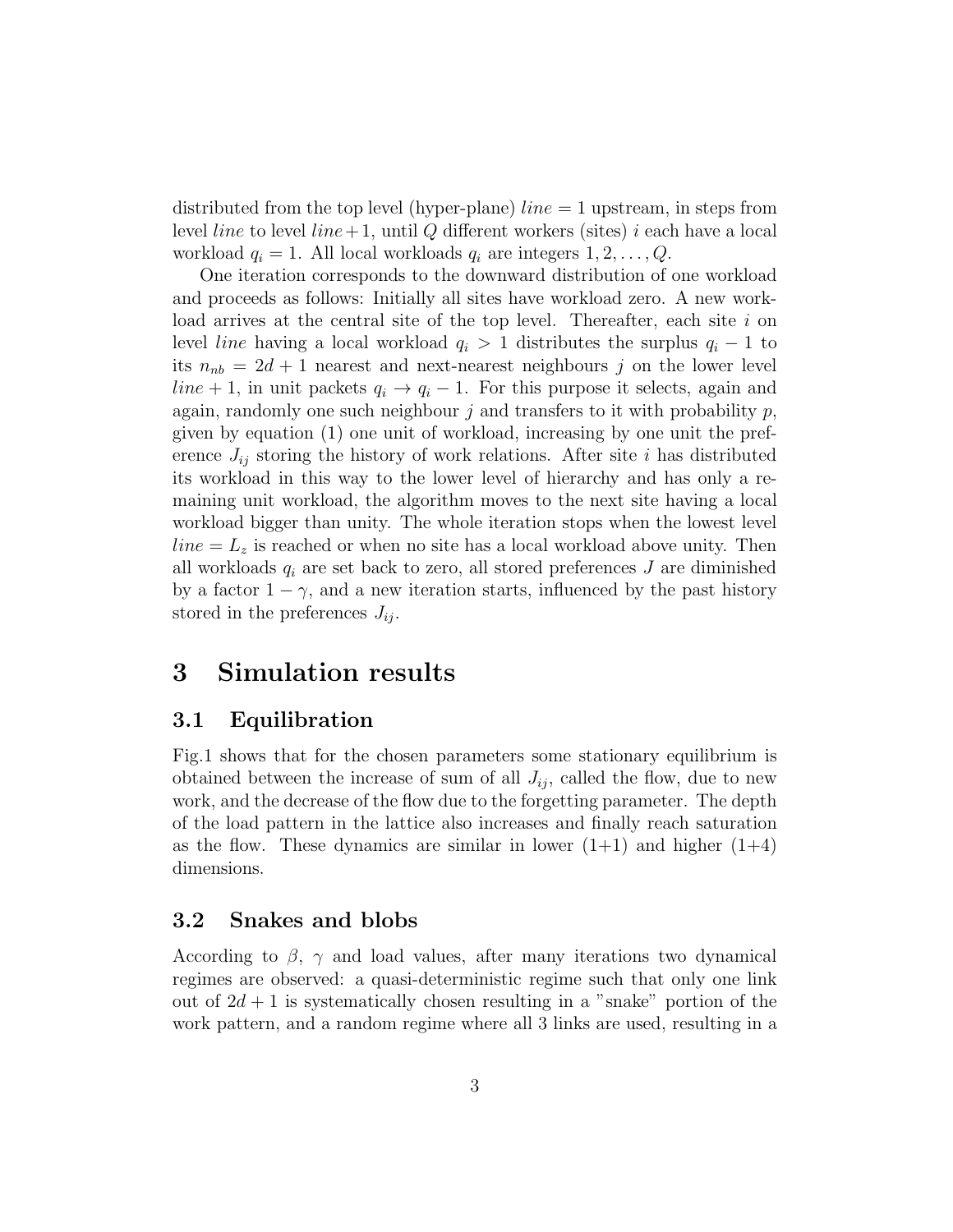"blob" portion of the work pattern. The interface between the two regimes corresponds to

$$
\beta(q(z) - 1)/\gamma = \text{Constant} \tag{3}
$$

where  $q(z)-1$  is the work load distributed by a node of charge  $q(z)$  at depth z. Because the work load to be distributed,  $q(z)-1$  decreases with increasing depth z, there is a given depth where the interface between the deterministic regime and the random regime is located.

Figure 2 displays workloads obtained in a  $(1+1)$ -dimensional lattice. On this figure the snakes extends from the initial load of 20 to the load of 7 followed by a small blob of height 3. Parameters for this simulation were  $\gamma = 0.3, \beta = 0.3.$ 

A mean field theory, proposed in a different context by Weisbuch etal[\[2\]](#page-5-1) and Nadal etal[\[3\]](#page-5-2) , predicts a transition between the head and tails regime at a depth z such that:

$$
\frac{\beta * (q(z) - 1)}{\gamma} = 2d + 1\tag{4}
$$

For larger values of  $q(z)$ , all the work load is transferred to a single neighbour with a preference coefficient of  $(q(z) - 1)/\gamma$ , and all other coefficients are 0. For lower values of  $q(z)$ , all preference coefficients are small, with possible fluctuations around the interface. These predictions are verified in figure 3 computed for simulations in  $1+1$ ,  $1+2$  and  $1+3$  dimensions.

Figure 4 is a more systematic test in  $1+1$  dimension of this dynamics. We here plotted in the mean square distance of the positions of the workers in each hyper-plane = line from the position of the highest worker concentration (more precisely: from the center of mass of their distribution). In the tail this squared width is exactly zero (left part), while in the blob (right part for each curve) it has a peak. The peak position shifts from small depths (close top plane, no snake) to large depths (close to bottom plane at 60, long snake), when beta increases. Similar plots of the snake lengths were obtained for  $d = 2$  and 3 (not shown); also one test for  $d = 4$ ,  $L = 29$  displays an interface between zero and positive width.

We plot in Fig.5 the average (over ten samples of 10,000 iterations each) of the position of the lowest hyper-plane touched by the work distribution process as a function of  $\beta$ . Although the statistics obtained are a clear indication that the depth of the system follows the same trend from  $1+1$  to 1+3 dimensions they are not directly interpreted. The measured depth is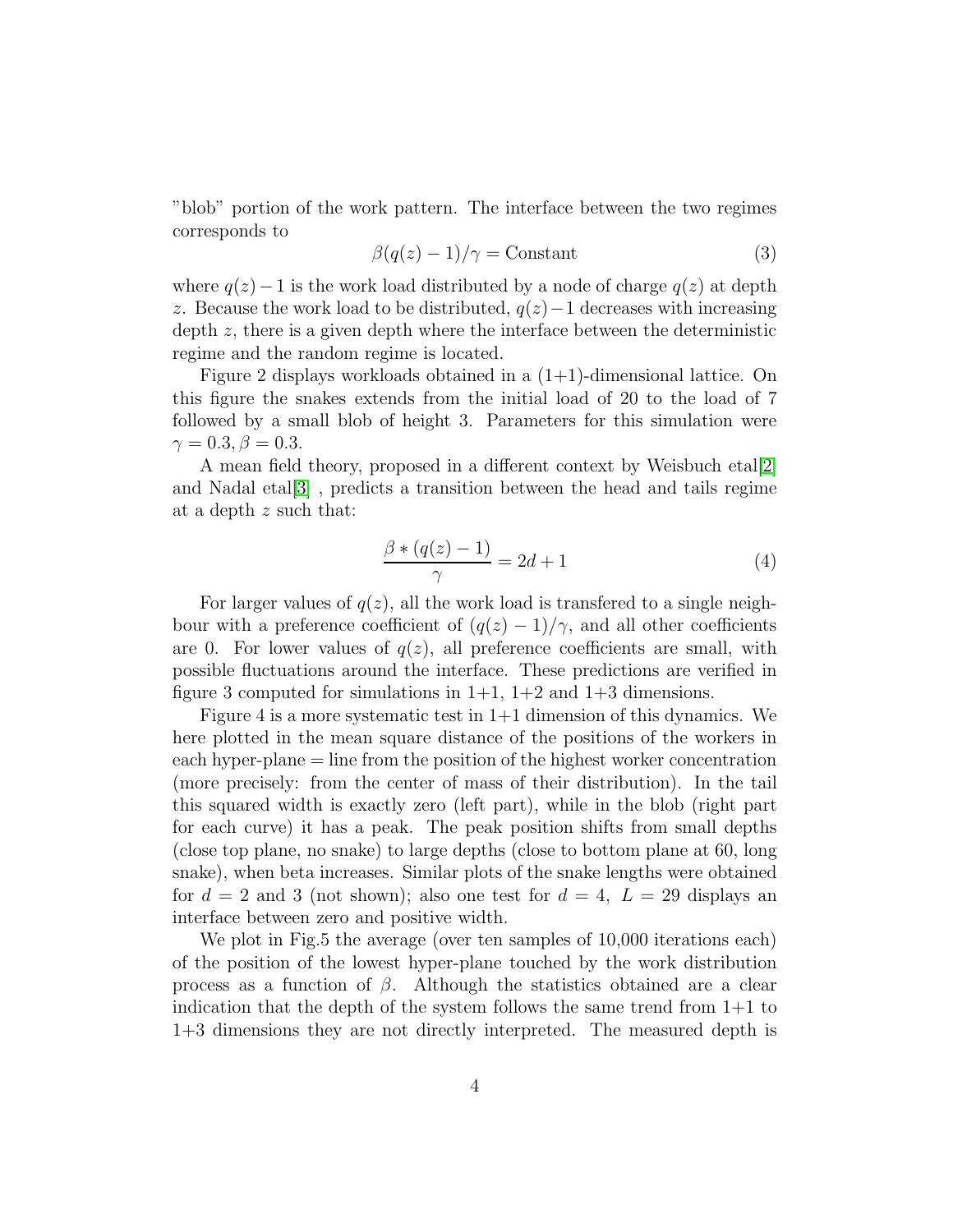in fact the sum of the length of the snake part plus the height of the blob part. Both parts vary with  $\beta$ . The snake length is obtained from equation (3) since  $q(z)$  is simply  $Q - z$ . But the blob height depends upon the charge at the interface and we don't have any simple analytic expression for it.

Figure 6 shows the total number  $N_t$  of sites which were involved in at least one of the 10,000 iterations, i.e. the total work force with long-time employment, and also at the fluctuations  $N_f$  in the work force from one iteration to the next. (Thus  $N_f$  is the number of sites which are used at iteration t and not at time  $t - 1$ , or the other way around.) We see that for large  $\beta$  the fluctuations are diminished (the same snake tail again and again passes on the work), but this decrease is accompanied by an increase in  $N_t$ , an effect which helps the labour market but not the company.

In the above version, also the managers who distributed work to their lower neighbours took over one work unit each for themselves. If instead they give on all the workload given to them (provided it was at least two units), then each iteration requires not only Q people as above, but Q workers plus a fluctuating number of managers. Moreover, if the snake hits the bottom line at depth  $L_z = Q$ , part of the work is never finished. This is hardly an efficient way to run a business, but Figure 7 and 8 show a much sharper transition, from a localised cluster at low  $\beta$  to delocalized snake tails at high β.

## 4 Conclusions

The simple reinforcement learning presented here does end-up in a metastable path in the worker space represented here by the snake + blob picture, which we interpret as a firm. On the other hand we would rather imagine firms as hierarchical structures such as trees [\[4,](#page-5-3) [5\]](#page-5-4). Because of the blob-snake sharp transition as a function of z, we never observe a well balanced tree with a selection at each node of several preferred collaborators, but rather either a nearly complete preference for one neighbour or roughly equal preference for all.

In conclusion, the present model explains the metastability of employment relations in the firm, but something has to be added to it to explain the more efficient workload repartition observed in real firms.

The present manuscript was written during GW and DS stay at the physics department of the Hebrew University in Jerusalem which we thank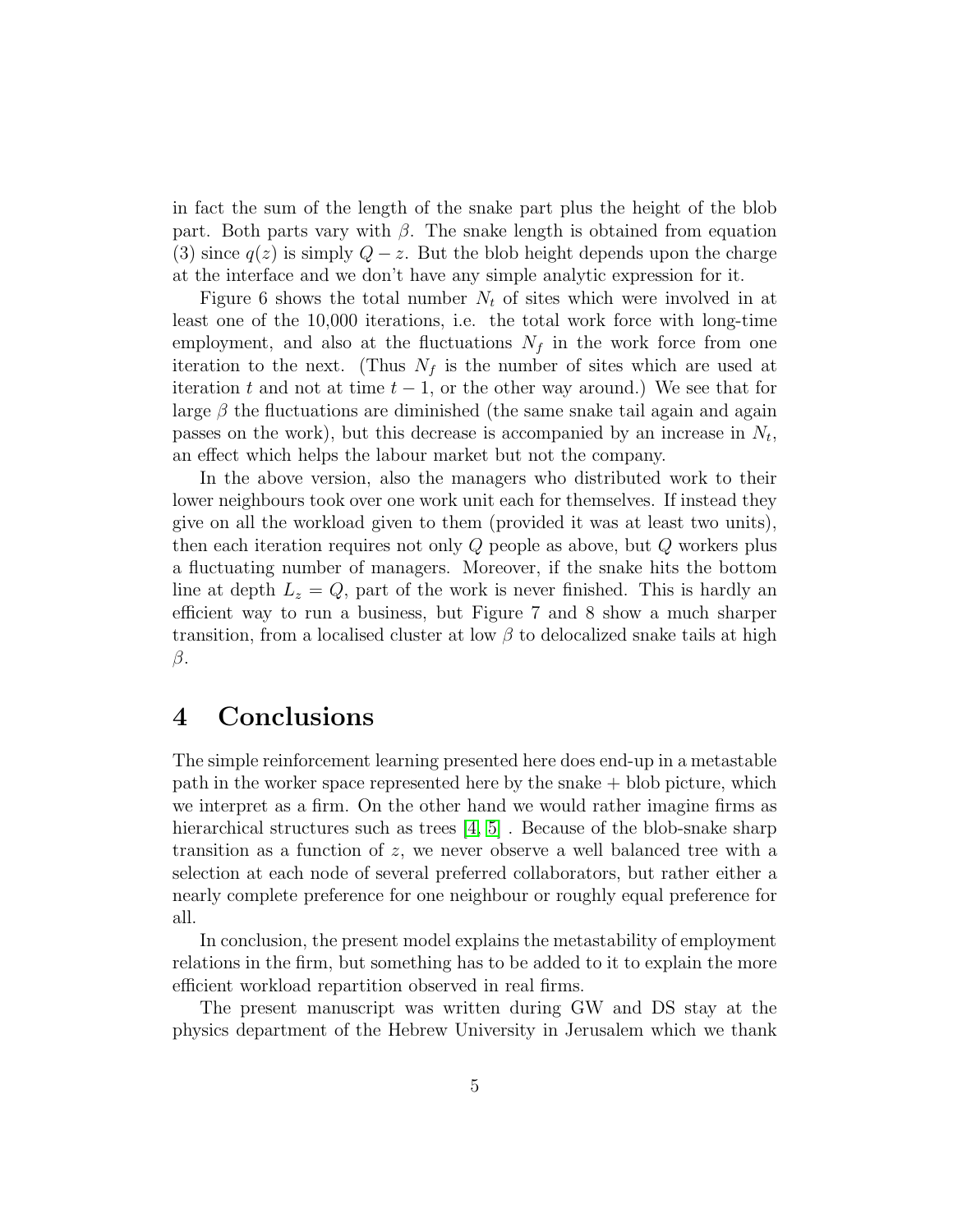for its hospitality. It was supported by GIACS, a Coordination Action of the European communities.

# <span id="page-5-0"></span>References

- <span id="page-5-1"></span>[1] R. Coase, Economica, 4, 386-3405, (1937).
- <span id="page-5-2"></span>[2] G. Weisbuch, A. Kirman, and D. Herreiner, The Economic Journal 110, 411 (2000).
- [3] J.-P. Nadal, G. Weisbuch, O. Chenevez, and A. Kirman. In: Jacques Lesourne and André Orlean, editors, Advances in Self-Organization and Evolutionary Economics, pages 149–159. Economica, (1998).
- <span id="page-5-4"></span><span id="page-5-3"></span>[4] G. Toulouse and J. Bok, Revue française de Sociologie,  $19:3, 391$  (1978).

D. Stauffer and P.M.C. de Oliveira, Int. J. Mod. Phys. C 17, 1367 (2006)

[5] D. Braha, Phys. Rev. E 69, 016113 (2004) D. Helbing, H. Ammoser and C. Kuhnert, Physica A 363, 149 (2006)

6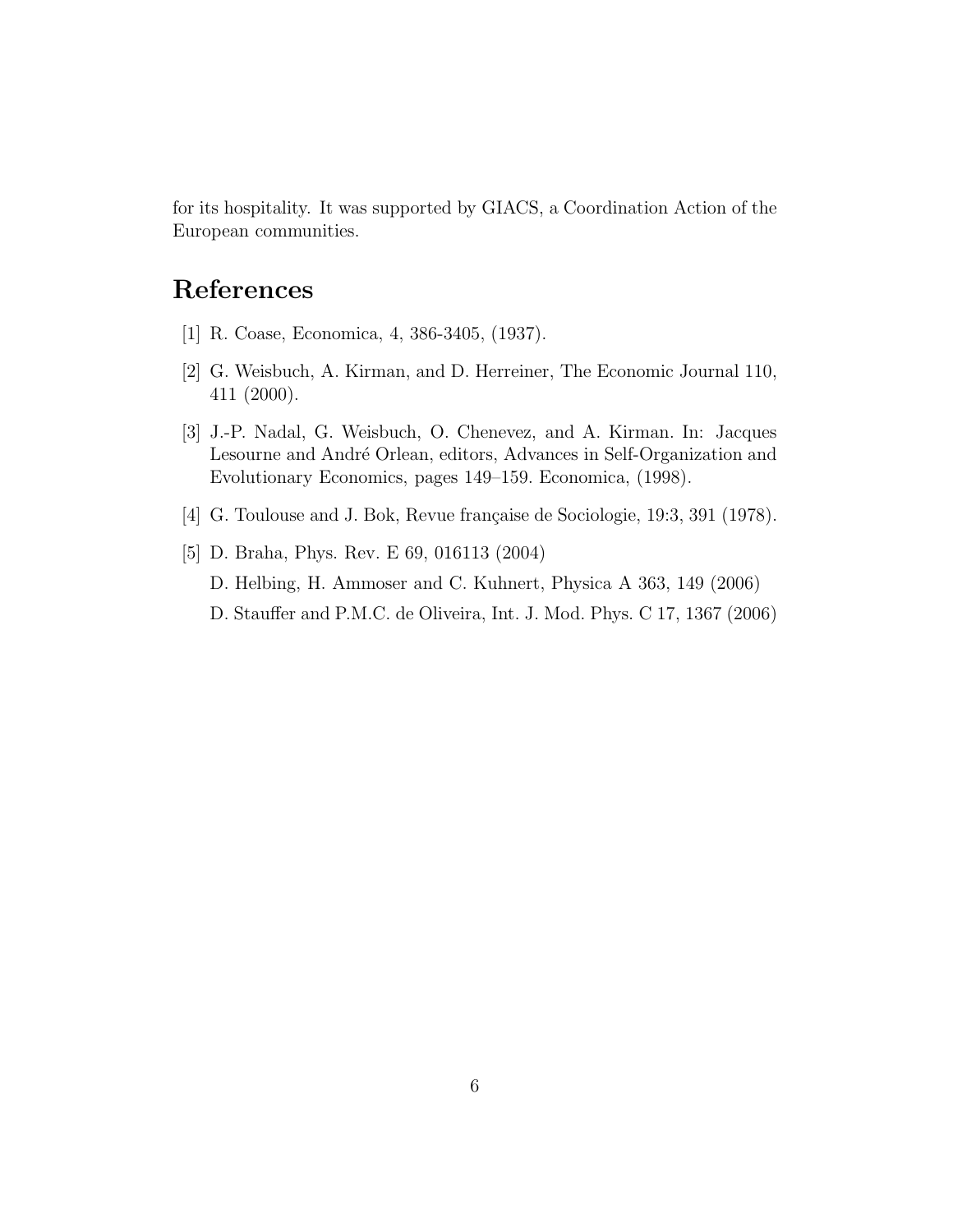

Flow (up), depth (down), d=1, L=29

Figure 1: Top: Equilibration of the sum of all preference coefficients (top curve), and depth at  $\beta = 0.1$ ,  $\gamma = 0.3$ , 1 + 1dimensions,  $Q = 60$ , averaged over 10,000 iterations. Bottom: Same parameters except for  $d = 4$ .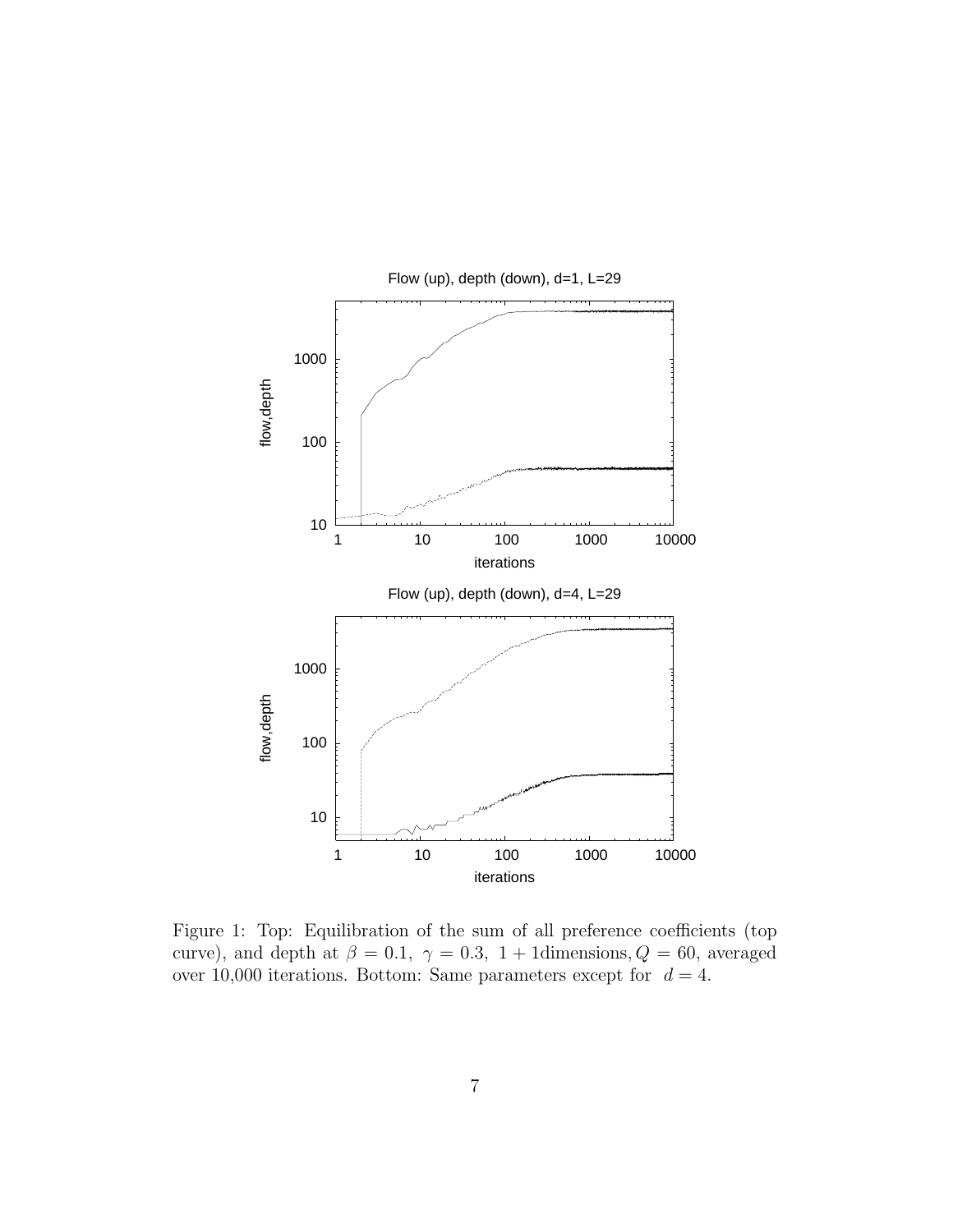

Figure 2: One instance of the work load repartition from an initial load of 20 at the top site until the lower line. The load is initially distributed with a strong preference for one neighbour out of three and is then more uniformly from load 7.  $\beta=0.3, \gamma=0.3, Q=20.$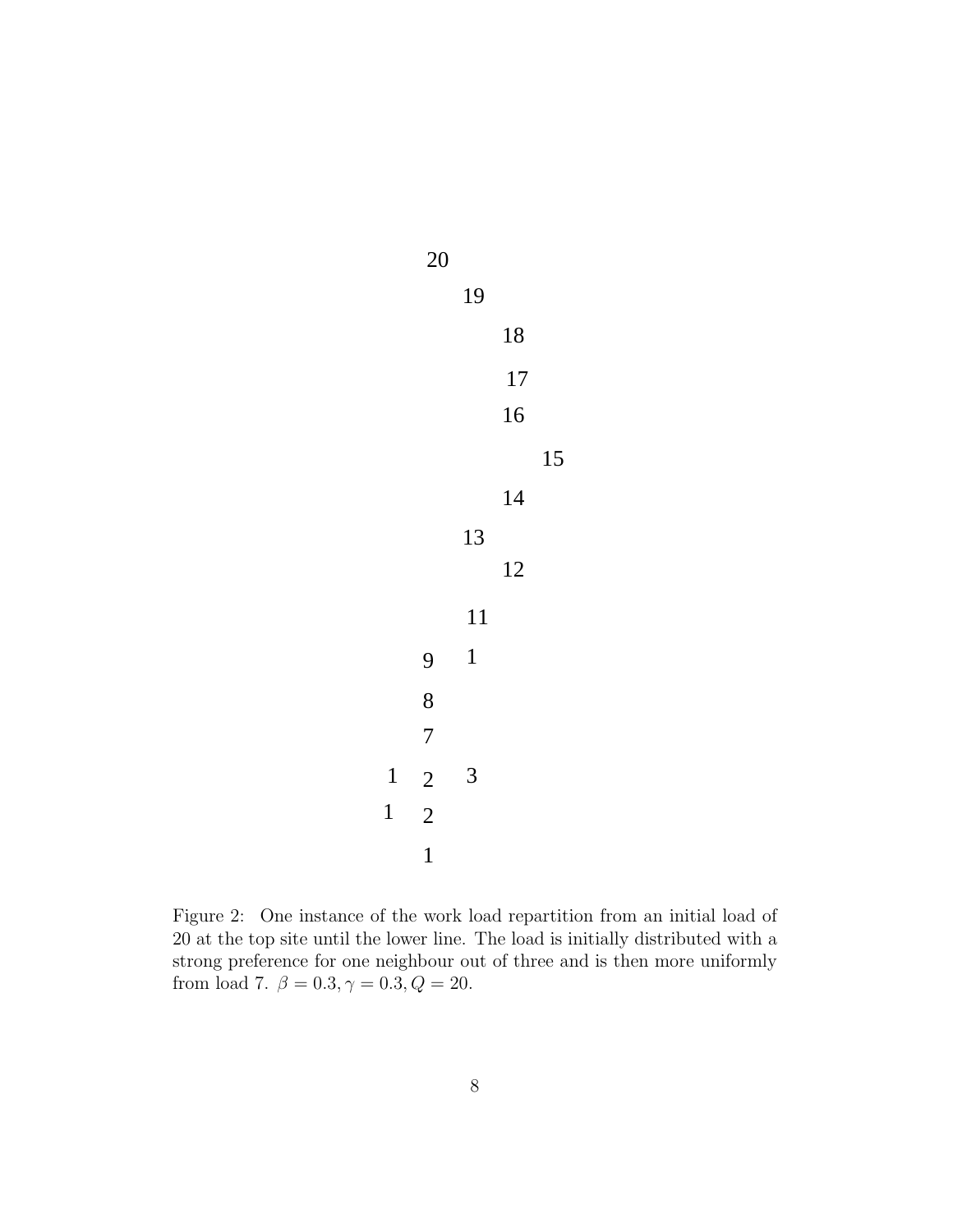

Figure 3: Evolution in  $1+d$  dimensions of the preference coefficient with distance from the "surface". For smaller depths, in the tail region, the preference coefficients are either strong  $((q(z)-1)/\gamma)$  and independent of the dimension d, or zero. A transition is observed around resp. charges of 5, 4 and 3 rather than for  $2d+1 = 7, 5$  and 3 resp. as predicted by the mean field theory (equation (3). Top part: Overall picture emphasising the snake. Bottom part: Enlargement of blob region.  $Q = 20$ ,  $\beta = 0.03$ ,  $\gamma = 0.03$ ,  $d = 1(+), 2(x), 3(*)$ .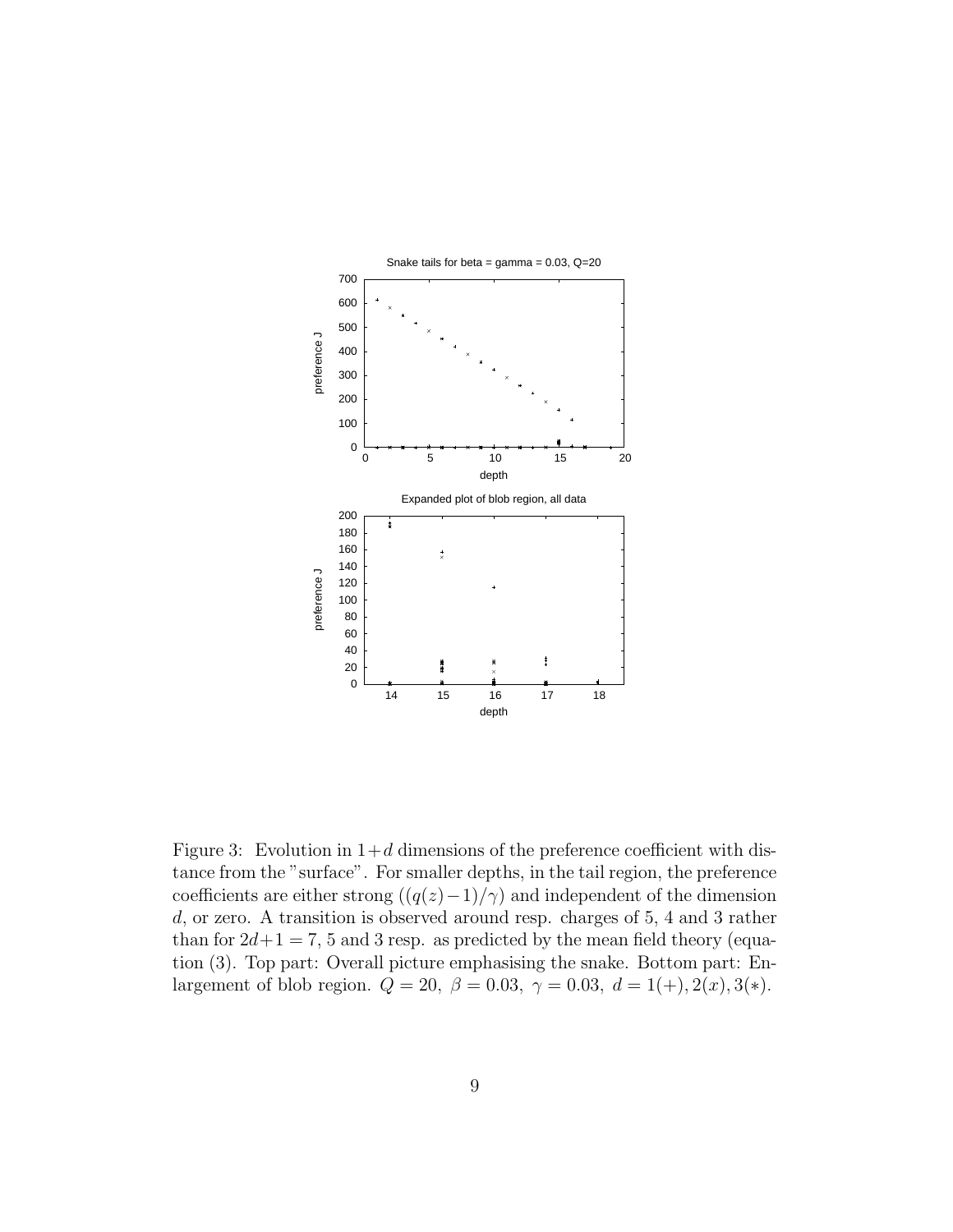

Figure 4: Variation with vertical position of the square width of the working region within a horizontal hyper-plane  $(=$  line), averaged over the last  $5,000$ of 10,000 iterations.  $\gamma = 0.3$ ,  $d = 1, Q = 60$  Similar results were obtained for  $d = 2$  and 3.



Figure 5: Variation with  $\beta$  of the vertical position of the lowest working plane for several dimensions (1+1,1+2,1+3). Enlargement to  $L = 300$  or  $L_z = 600$ gives no significant changes.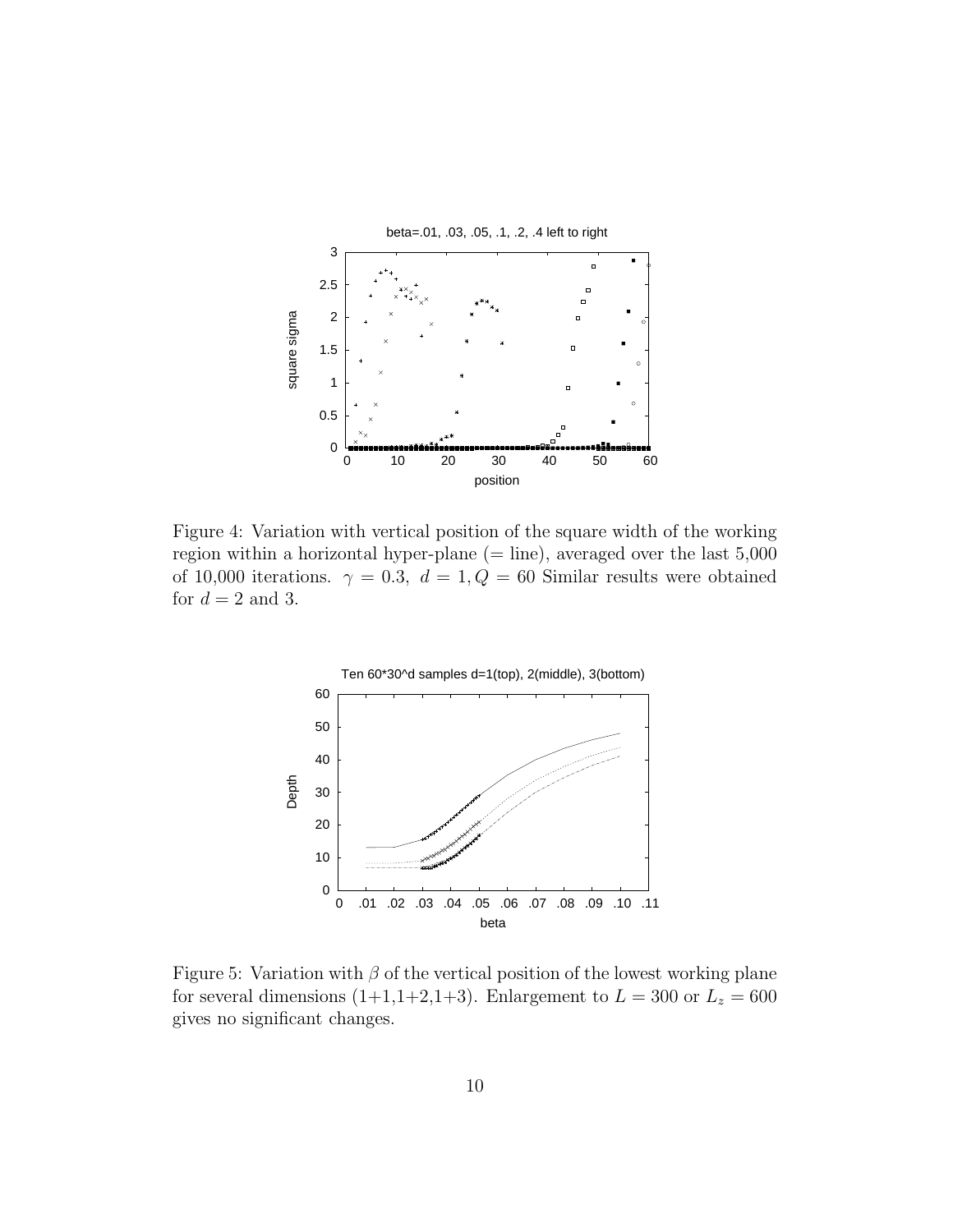

Figure 6: Variation with  $\beta$  of the total number of different people who worked during at least one of the 10,000 iteration (three top curves), and of the fluctuations in the work force (three bottom curves);  $L = 30$ ,  $L_z = 60$ , one sample. Date are averages over the last 1000 iterations.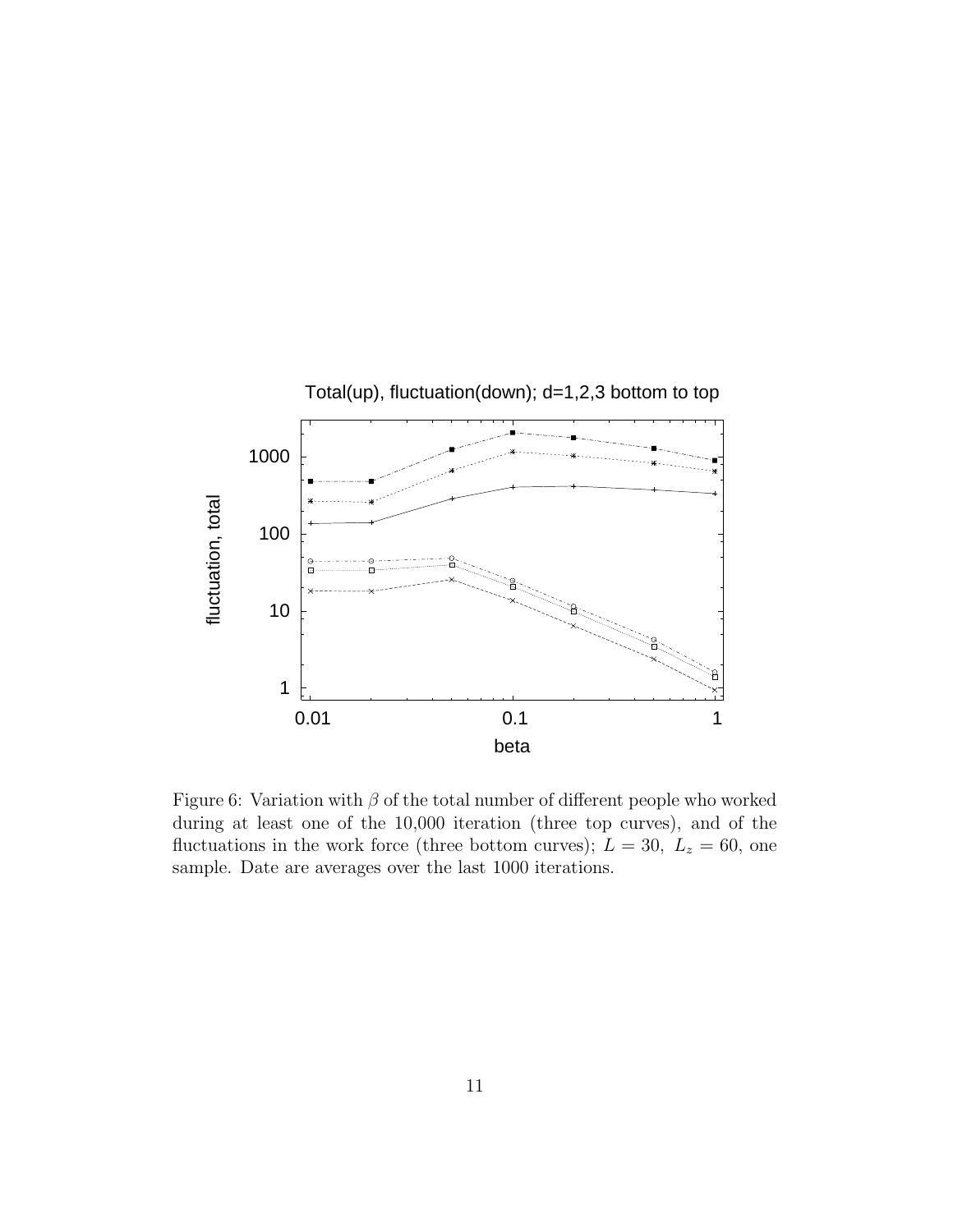

Figure 7: Results for the non-working managers model; ten samples for 10,000 iterations each,  $d = 1$ ,  $L = 30$ ,  $Q = L<sub>z</sub>$  increases from right to left. Top: Average position of lowest working plane. Middle: Average fraction of failures where process hits the lattice bottom at  $L_z$ . Bottom:  $\beta$  value according to middle part where the failure fraction reaches 50 percent. $\gamma = 0.3$ .